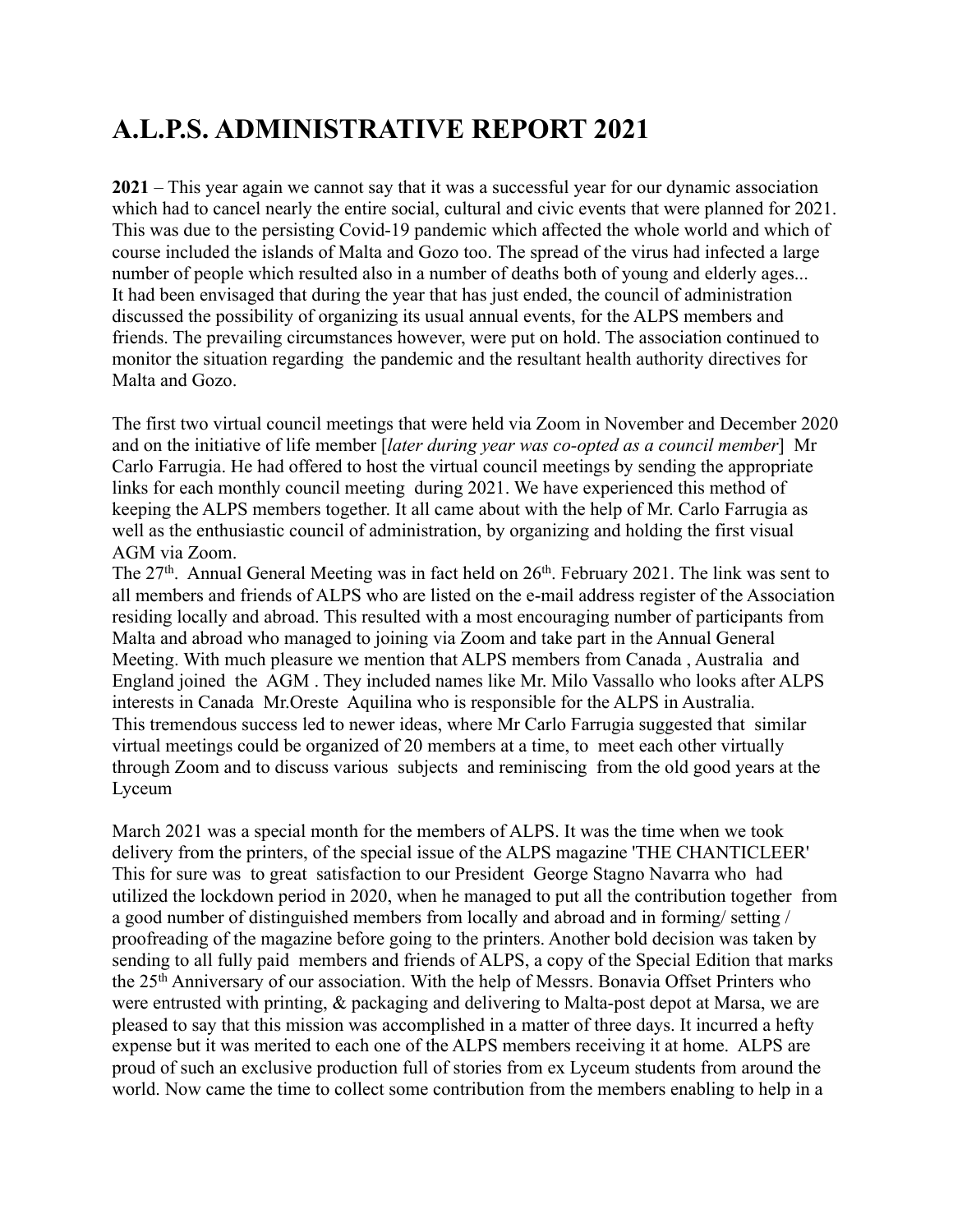small way to pay for the printing and posting of the special issue of this magazine. It is to be noted that the association had no revenue due that all events being cancelled in year 2020 . With this in mind a message was sent to all with email through the help of Mr. Oscar Galea who keeps the updates a register of e-mails of all members and friends. A similar request for funds was included on the ALPS web site [www.alpsmalta.com] which is under the care of Deputy President Mr Joseph D. Buttigieg

Over the months that followed after April 2021 the pandemic showed signs of subsiding when lesser numbers were being found positive with the virus The President who is also the Editor for all publishing material of the Association took the lead and started working on an the first ALPS-newsletter edition for the year 2021.

This was published and sent to over 700 members and friends in July 2021 This issue was full of interesting material and news accumulated from the past months . A special appeal was made to all members to contribute a small donation towards the expenses incurred for the printing of the special issue of the '. The Chanticleer' . In his editorial the President urged members and friends of ALPS to stay together and, by means of the newsletter we look forward to better times in the following months. He urged members to follow all the messages sent through the various emails sent from time to time, looking for better times that were being envisaged by the health authorities . The first events to be organised, included besides the ALPSnews, were the holding of the monthly Holy Mass at the Chapel of St. Anne at Pwales starting off from October . Also keeping with the tradition details of the annual Christmas week end and special Christmas dinner held during early December were announced. Members and friends of ALPS , were asked to pencil the dates in their diaries with further and full details to be forwarded in good time before the event.

During the summer months no council meetings were held .However administrative work continued behind the scenes. Continuous promotion to enrol new members locally and from those past Lyceum Students who had emigrated and had made a successful career abroad mainly found in Australia , America ,Canada and U.K. The President established contact with a Mr Dan Brock who looks after the publication of an E- Newsletter entitled 'Maltese presence in North America'

After making the necessary introduction Mr.Brock very kindly granted space for ALPS President 'letter to the Editor' which included a brief history of the Association and inviting Lyceum past student who had emigrated to Canada and America to make contact with us and enrol as members . Another interesting contact was made with another E- Newsletter from Australia published by Mr. Frank Scicluna as editor. This newsletter reaches many Maltese who emigrated worldwide. Exchanges of e-mails were made between our President Mr George Stagno Navarra and Mr. Scicluna with the possibility that The Association of Lyceum Past Students will be given greater prominence in the e-newsletter, to attract ex Lyceum past students residing in Australia to enrol as members. This newsletter is followed by numerous Maltese families residing in all corners of the corners of the world.

Looking forward with optimistic attitude, a number of council members continued to communicate together during the summer days, all putting forward ideas of how to organise social, cultural and civic activities during the year 2022. Lots of ideas had been submitted and these were put on the agenda for the first council meeting in September 2021.